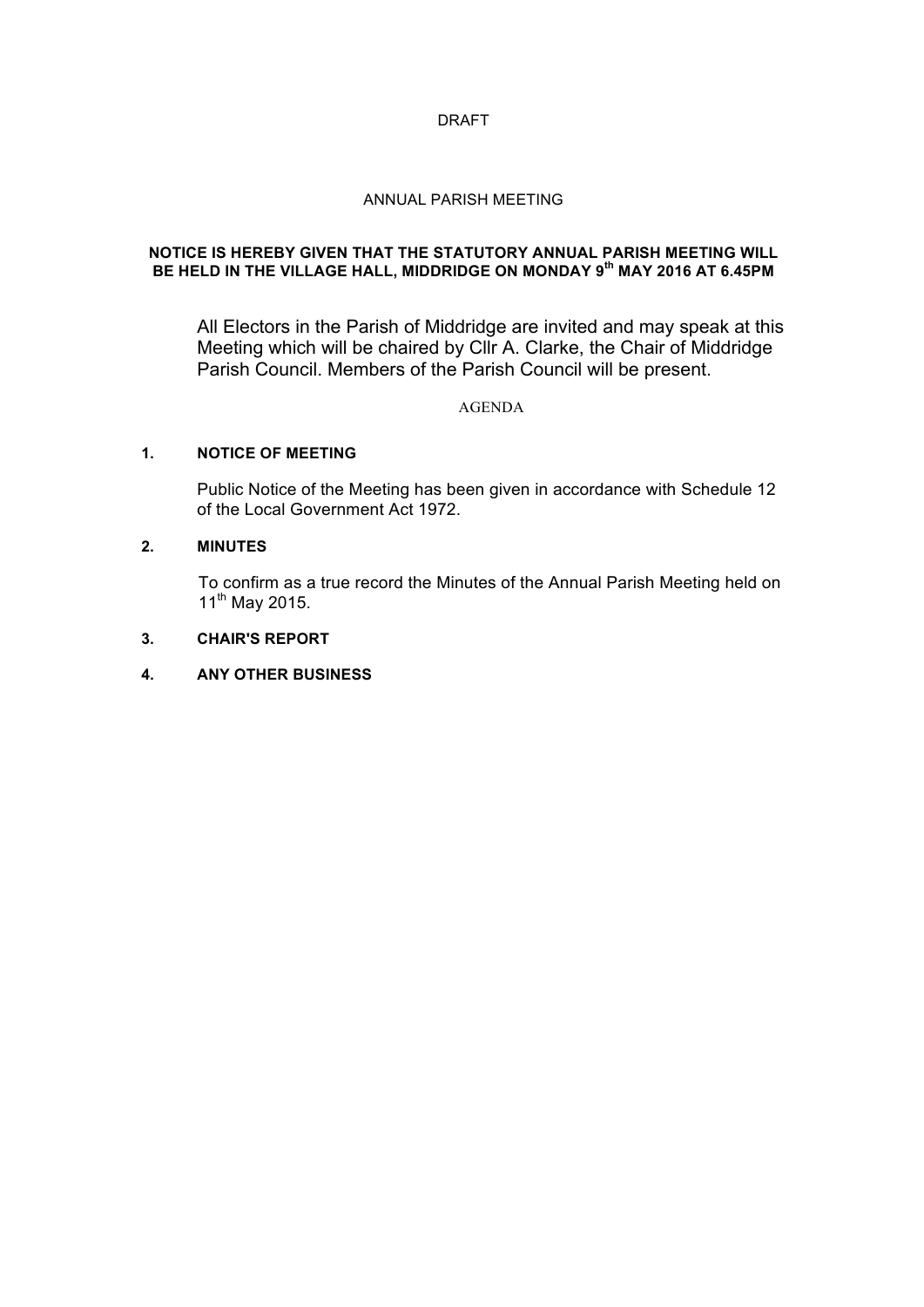#### DRAFT

# **MIDDRIDGE PARISH**

Minutes of the proceedings of the Statutory Annual Parish Meeting held in the Village Hall, Middridge on Monday 11<sup>th</sup> May 2015

- **Present:** Councillor Mrs A Clarke (Chair), Councillors Mr J Clarke, Mr W Mellors, Mr H Howe, and Mr P Makinson.
- **In Attendance:** Mr G Wilde, Ms J Reynolds, Mrs J Gray (DCC Councillor)

## **1/15 NOTICE OF THE MEETING**

The notice convening the Meeting was taken as read.

## **2/15 MINUTES**

**RESOLVED** that the Minutes of the proceedings of the Statutory Annual Parish Meeting held on  $19<sup>th</sup>$  May 2014 be confirmed as a true record and signed by the Chair.

## **3/15 CHAIR'S REPORT**

The Chair briefly summarised the Parish Council's activities during the preceding busy year, and made the following points:-

- i. She thanked Alan Jordan for a successful first year as Parish Clerk.
- ii. Persimmon Homes & "Eldon Whins" this Planning Application has made a lot of extra work for the Council. Following the recent rejection of the Draft County Plan, the current situation is unclear.
- iii. Neighbourhood Plan Middridge now designated as a Neighbourhood Area. Reasonable progress has been made on developing the Middridge Plan, but what exactly needs to be in the Plan is currently unclear.
- iv. Parish Paths Partnership we have a good relationship with Elaine Crow, who is very supportive, particularly with respect to modifications to the Stiles on Path 7, and repairs to the Noticeboard. We have contributed to an Audit of Paths in the Newton Aycliffe & Shildon Area, and hope to see improved access on to the new Locomotion Way. This year's Path Maintenance will be affected by Budget Cuts.
- v. She thanked Ian Hayman for his excellent service with the Village Green Maintenance Contract, and those Residents who continue to maintain Tubs on the Green, and the Flower Display at the War Memorial.
- vi. Police & Community Together (PACT) she thanked our Police Community Support Officer Michael Hutchinson for his work in dealing with any reported incidents, and particularly in supporting our efforts to reduce Speeding.
- vii. The Council gave its usual Donations to the British Legion and to the Village Association for a Fête Raffle Prize. In addition, it provided a substantial Donation for the re-rendering of the Village Hall.
- viii. The Council provided the Christmas Tree as usual. In addition, it has carried out a permanent repair of the Roof of the Northside Bus Shelter.
- ix. The Council was regularly represented at Meetings of the Great Aycliffe & Middridge Area Action Partnership (GAMP) Board, and GAMP Local